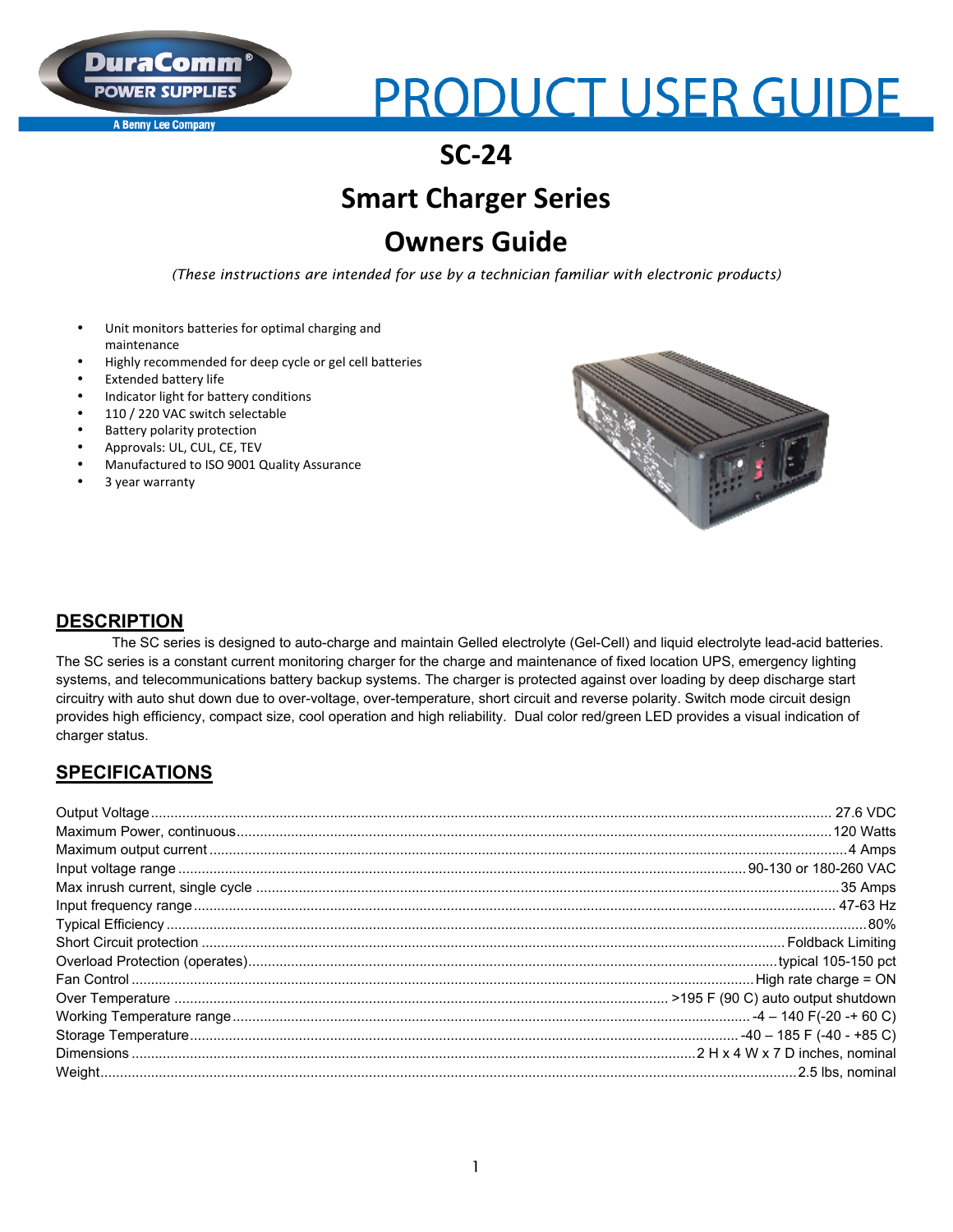## **INSTALLATION WARNING**

The individual user should take care to determine, prior to use or installation, whether this device is suitable, adequate and safe for the use intended. Since individual applications are subject to great variation, DuraComm makes no representation or warranty as to the merchantability, suitability or fitness of these units for any specific application.

The chargers operate internally from voltages in excess of 12/24/48 volts. In rare cases, voltage spikes or transients on the AC power line, or over heating, may cause a component failure in the charger. Overloading the output will cause the over current feature to operate. In either case, the cause must be determined and corrected. Failures require investigation as to cause and/or repair of the unit.

#### **THERE ARE NO USER SERVICEABLE PARTS INSIDE. HAZARDOUS VOLTAGES EXIST INSIDE THE UNIT. SERVICE AND REPAIR MUST BE REFERRED TO QUALIFIED FACTORY PERSONNEL.**

**DO NOT** block any of the cooling vents on the sides and always allow adequate ventilation by not installing the unit inside tightly closed spaces. Physical mounting position is not critical but the cooling vents and the cooling fan must not be blocked. Make certain the input voltage switch is set to the correct voltage BEFORE applying AC power.

### **INSTALLATION NOTES**

Make certain the charger is OFF. Attach the color coded leads to the battery: red to positive and black to negative. Select the proper input voltage prior to plugging the charger to the AC mains.

Turn the charger ON. The Status LED will light. Red indicates high rate charging and the fan will start turning. If the battery is in a fully charged state the LED will change to green after a few minutes indicating a float charge rate and the fan will stop turning. During the transition time from high rate to float rate a bicolor flash from the LED may be observed.

If the LED flashes green, turn OFF the charger and check your wiring and battery connections. The LED may also flash green when first connected to a fully charged battery.

When charging series connected batteries identical batteries must be used.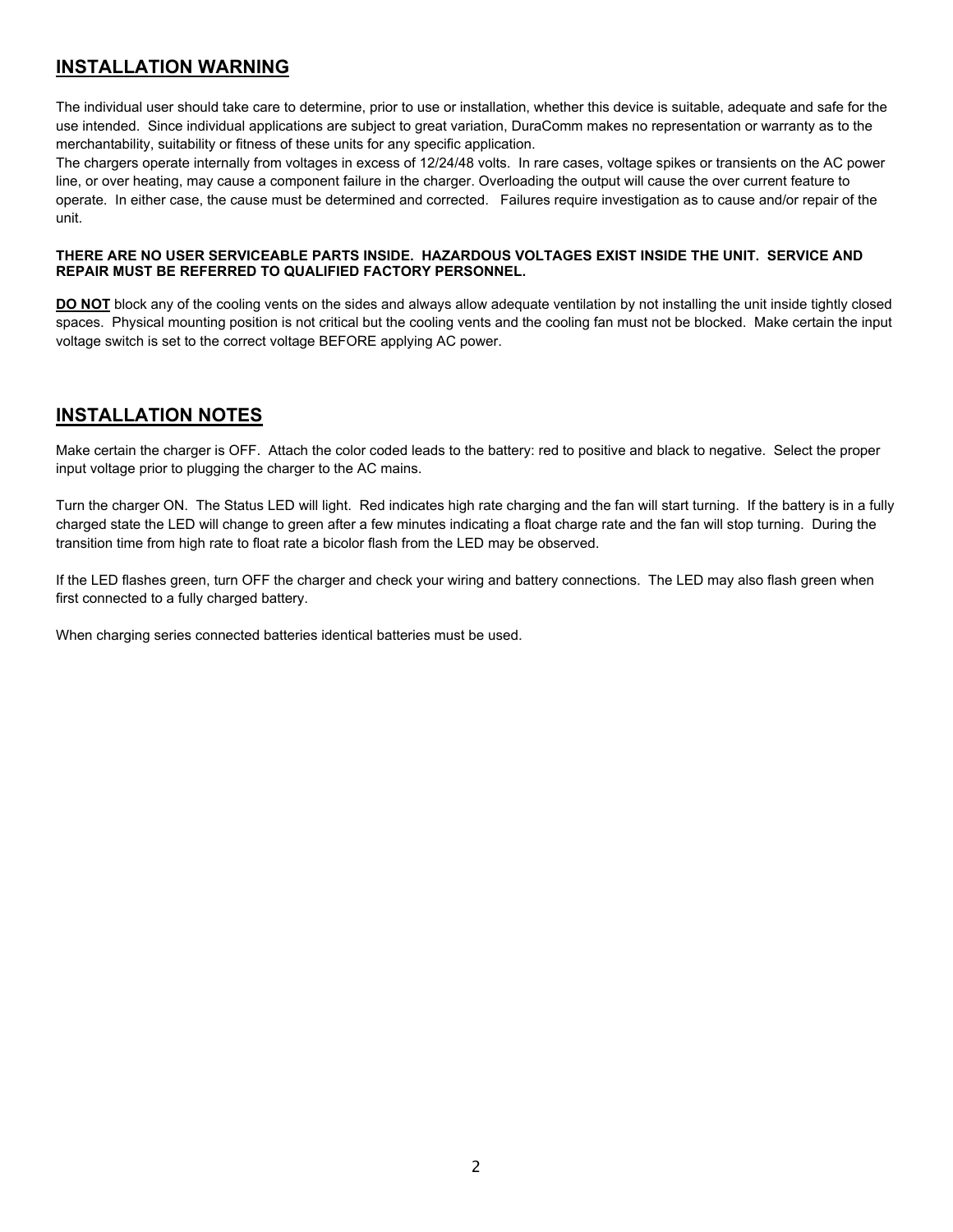### **CONDUCTOR PRETREATMENT**

All kinds of copper conductors can be clamped without treatment. DO NOT solder tin stranded conductors. The solder yields and fractures under high pressure. The result is increased contact resistance and excessive temperature rise. Additionally, corrosion has been observed due to the fluxes. Notch fractures at the transition from the rigid tinned part to the flexible conductors are also possible. Ferrules can be used as a protection when wiring stranded conductors. Copper ferrules prevent the current transfer from being influenced by dissimilar metals and remove the risk of corrosion. Always use the correct tool to crimp the ferrule.

#### **RECOMMENDED COPPER WIRE SIZE FOR CURRENT CAPACITY**

| <b>Current Level in Amperes</b> | <b>Wire Size</b>     |
|---------------------------------|----------------------|
| <7 AMPERES                      | 20 AWG Up to 5 feet  |
|                                 | 18 AWG Up to 10 feet |
| 14 AMPERES                      | 18 AWG Up to 5 feet  |
|                                 | 16 AWG Up to 10 feet |
| 20 AMPERES                      | 16 AWG Up to 5 feet  |
|                                 | 14 AWG Up to 10 feet |
| 30 AMPERES                      | 14 AWG Up to 5 feet  |
|                                 | 12 AWG Up to 10 feet |
| 40 AMPERES                      | 12 AWG Up to 5 feet  |
|                                 | 10 AWG Up to 10 feet |
| 50 AMPERES                      | 10 AWG Up to 5 feet  |
|                                 | 8 AWG Up to 10 feet  |
| <i><b>70 AMPERES</b></i>        | 8 AWG Up to 5 feet   |
|                                 | 6 AWG Up to 10 feet  |
| 100 AMPERES                     | 6 AWG Up to 5 feet   |
|                                 | 4 AWG Up to 10 feet  |

(Insulated Wire, Single Conductor in free air)